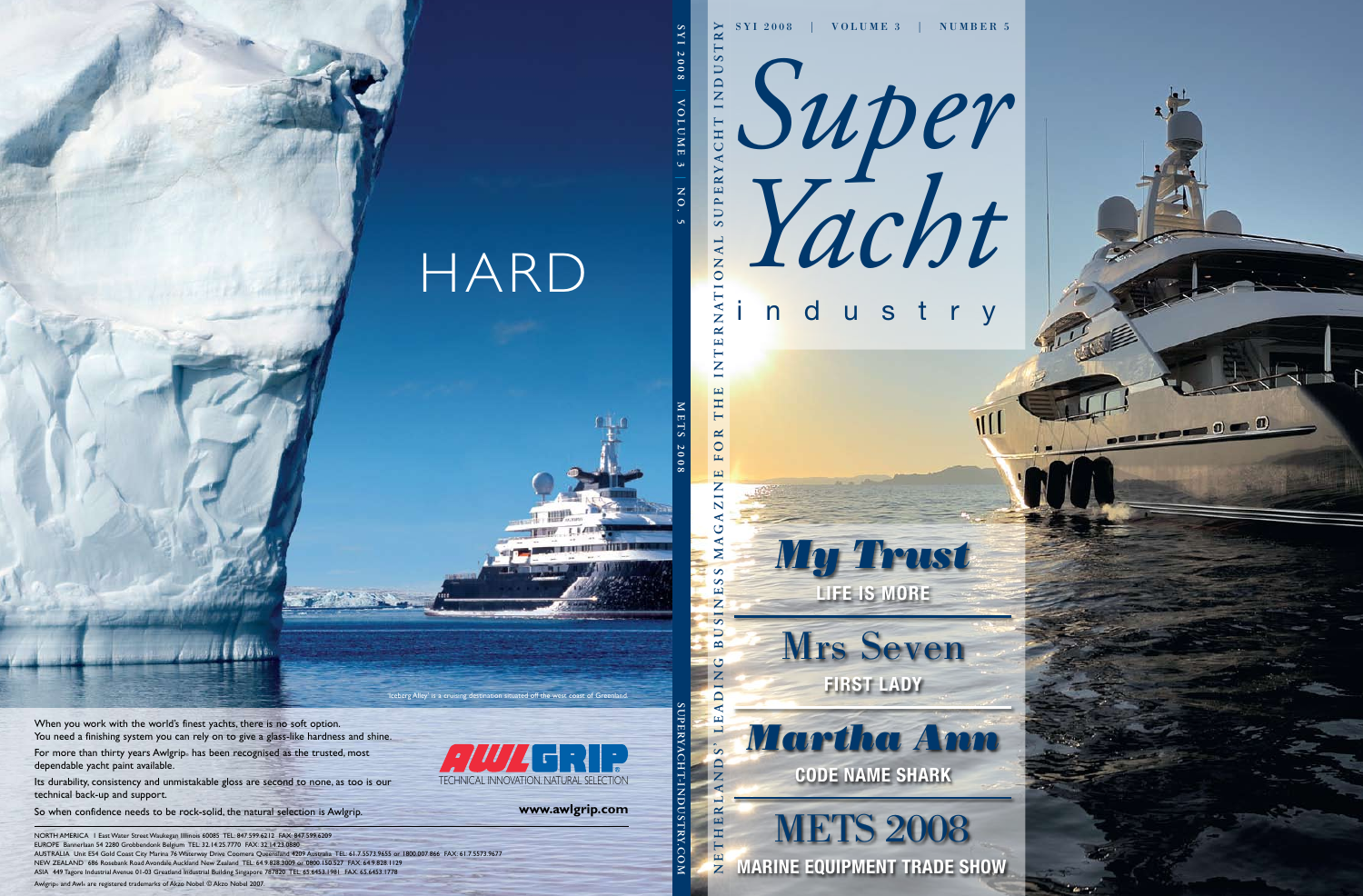

# Pearly Gates Art

*Madama, an artist who has always been on a quest, wants to get to the core of what is essential, and communicates that to a larger audience. This drive explains her dedication to realise her potential and to cross borders. Keywords in her work are energy and the royal art of self realisation, which are both inner and outer experiences. Andragologist Ida Guinee had an in-depth interview with the spiritual artist.*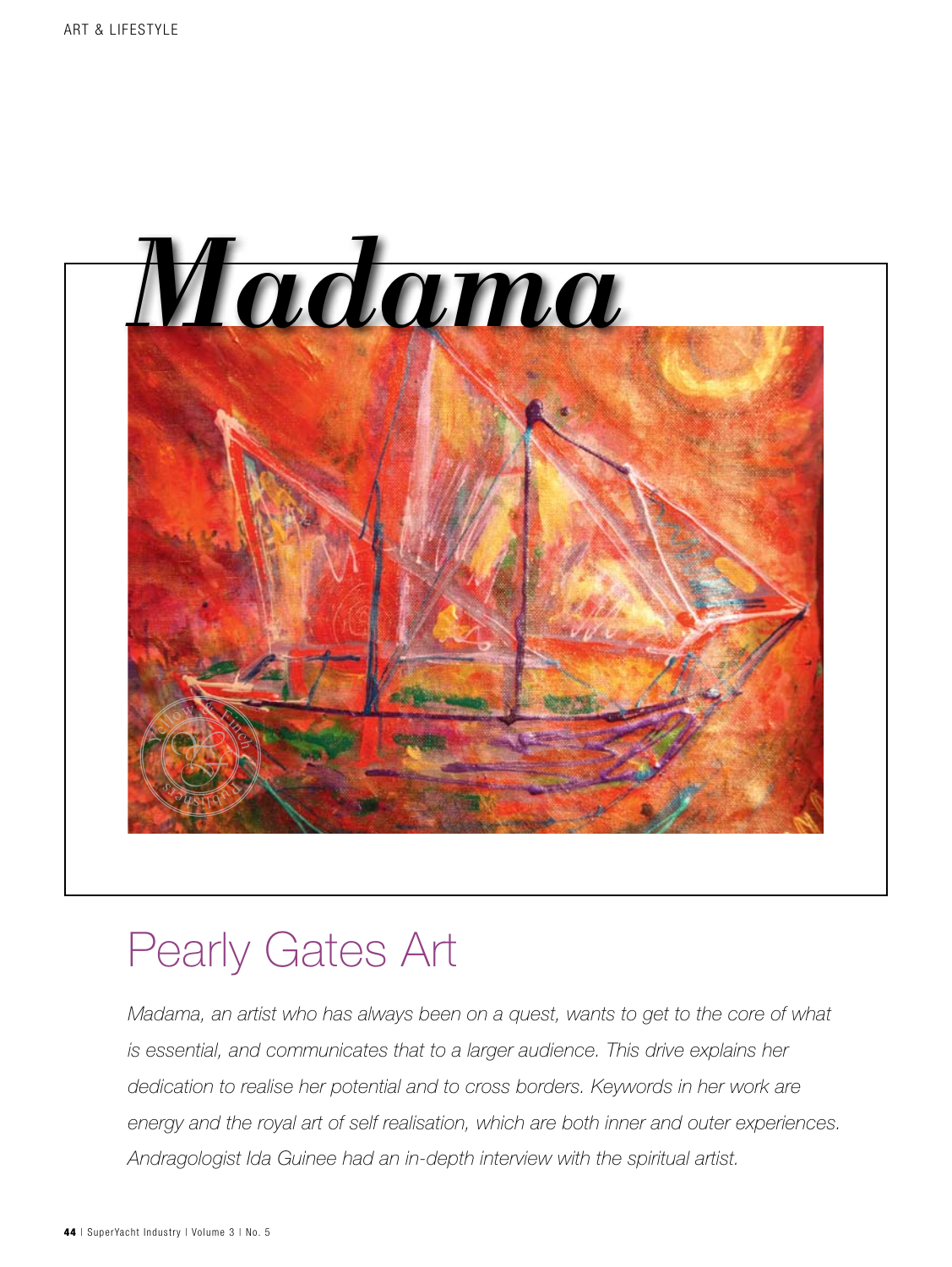

"My inspiration is the infinity of life itself, which is in everything, but the sea has a special meaning for me. As a baby I travelled by boat from Indonesia to Holland. The strong connection I have with the sea made me participate in Europort Maritime. The sea is a sea of space and space is what I am looking for. I have always had my own space to work in. At first in a community of artists and later in my own galleries, which acted as laboratories for experimentation in a wide range of disciplines. My inspiration in life is to find out how people are universally connected. How can we be one being in so many diverse ways? I think what connects us is the invisible, the ether, like radio waves. Sea, space and the unseen inspire me very much and have transformed me. The main mission in my work is to inspire people to experience space in themselves and in the world around them. I transmit these energies through my music and in the oceans of colours in my paintings and especially the connection with the oriental spirit."

#### *The Art of Being*

"As a Western-educated person I know another world is calling me. There is more than meets the eye. My challenge is how to put an emotional/ transcendental life in a Western materialised culture. Our world is individualised in many aspects. How can we communicate with each other? Art is communication is my motto. In my Art I connect with the heart. In my work I always

emphasize how it feels energetically, the experience is what counts. What inspired me lately is the circle, it makes you feel round and open, you can dive in the middle and feel the wholeness of life. It is inspired by the Chinese sign Pi disc. I take my inspiration from many cultures around the globe, from mythology, religious strands, nature and feminine power. I feel connected with ancient traditions in which art is deeply rooted with being a human being. Where art is not separated from society and daily life but where art is 'the art of being'. In the beginning of the 20th century people like painter Kandinsky connected his abstract paintings with spiritual values. I am in a tradition of artists who are always working on being a human being at its utmost. Michelangelo did it in marble busts, to unveil the royalty of mankind."

### *Child of the Sixties*

"Everybody is a unique being, our relationship with life counts, being authentic. Art is so interwoven with life, that we should focus more on understanding and acting as a creative being. The borders are gone. Art wants to mingle with life. As an artist I did that my whole life. I worked hard to achieve 'royal' consciousness. In my work you can also see dark periods of struggle, but you can overcome them by believing in your inner strength, the life force itself. I am creating many layered images, not in a symbolic way but I try to create new realities like Yves Klein in his pure solid forms,

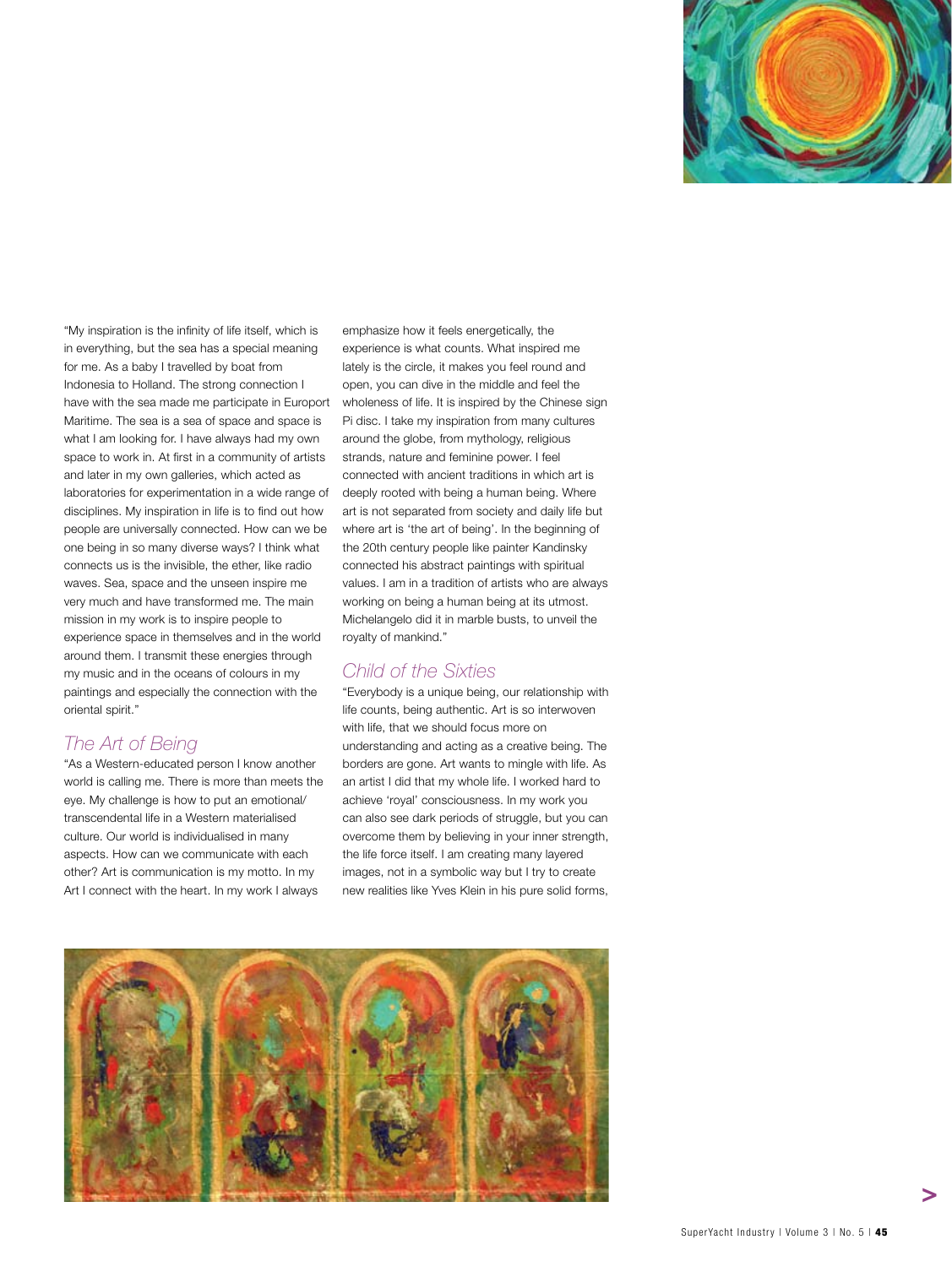







van Gogh in his passionate way of looking at nature and the divine. I am a child of the sixties. I combine many disciplines but they also exist in their own right. I started my career with my first performance and an exhibition of paintings in Stedelijk Museum Amsterdam. Then I founded the first transcultural gallery in Amsterdam, where there was already an interplay between different art forms and large dinners, also very important. Our gallery in Amersfoort was a laboratory where I performed many concerts, each time presented as a homage to different artists. A homage to van Gogh, Beethoven, Maria Callas and Nijinsky Paintings. Poems and music were intertwined on those occasions. Now I work in Maria Hoop. A peaceful and quiet place which nourishes me in many ways to work on my different tasks."

#### *Portals to Paradise*

"If you want to give my art a name you can call it: 'art in communication with your essence'. The artwork itself, whether it is poetry/paintings or music, tries to empower people to communicate with oneself. My art is energy art. I lead circles of communication and co-creation for different groups

of people on demand around themes like compassion, wisdom etc. There are many different paintings in shape, format, subject etc, but they all come from one source: the royal art of self realisation/self manifestation. So the energy is the centre of Madama Art Communication, the expression is in paintings, poetry and music but also in coaching and healing etc. For me the essence of an artist in this time, where there are so many technical instruments that we can use, is to transmit your soul. And to create a free space to be in connection with your soul. Art is communication in co-creation. I am also a coach and healer. I empower people in their aspirations, activate that what is already there, so that they experience their own creativity. This also includes ways of thinking and perceptions. By changing your perceptions you can change your life, your organisation. I use my book 'Portals to Paradise' to empower something that is hidden in the person themselves. Also my music has that function."

### *Free Yourself*

"In Egypt I was fascinated by the way they painted two sides of a coffin lid so that the person inside